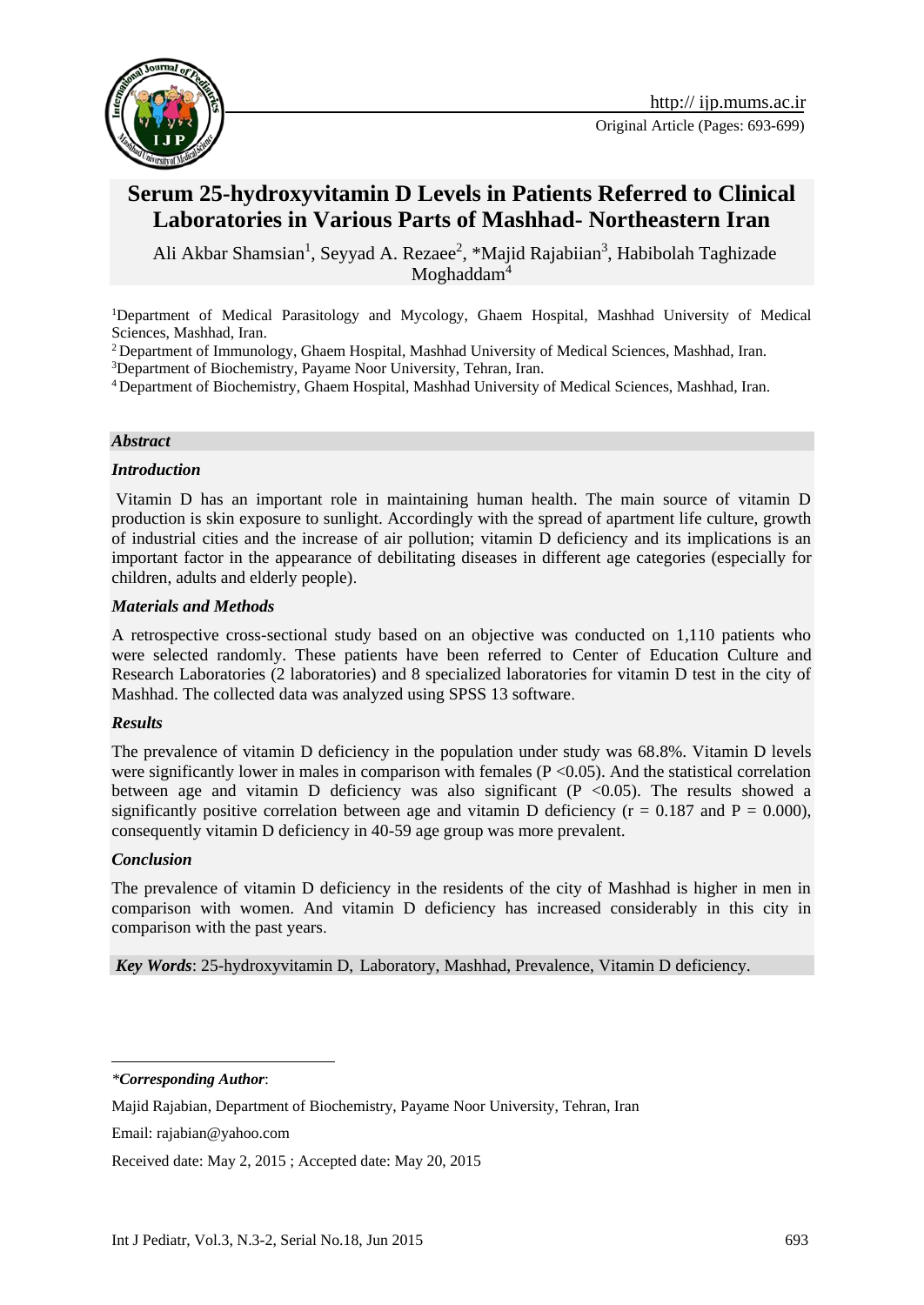# **Introduction**

Vitamin D is necessary for normal bone metabolism and bone nutrients. Aside from this, non-related metabolic processes of bone also require vitamin D. Besides foods, vitamin D is also obtained through skin synthesis by exposure to sunlight. Exposure to sunlight has a key role in supplying body's vitamin D and if it is adequately supplied through exposure to sunlight, the need for obtaining vitamin D through diet is also resolved. A lot of factors play part in the skin synthesis of vitamin D by exposure to sunlight. Sun's distance from the Earth in different seasons, sun angle, air pollution, climate, exposure to sunlight and type of clothing are among the factors that influence the skin synthesis of vitamin D (1-7).

Vitamin D also increases the absorption of phosphorus and calcium from intestines and reduces their disposal in the kidneys. It also strengthens the process of bone formation. Therefore vitamin D deficiency is an important factor in experiencing bone metabolism disorders (8). Unfortunately, in most cases the amount of vitamin D in the body, which is obtained through food sources, is not enough. On the other hand the enriched resources are also limited and cannot supply the required amount of vitamin D for children and adults. This is considered as the most important reason for the prevalence and epidemic of vitamin D deficiency in Europe and the US. In fact, vitamin D production by the sun's ultraviolet radiation in human skin is the most important source of supplying body's required vitamin D (9).

Serum 25-hydroxyvitamin D level is considered as the best indicator of vitamin D status, and it has the half-life of 2 to 3 weeks in the body (11, 10). Estimates indicate that about one billion people have moderate or severe vitamin D deficiency in the world (9). Vitamin D deficiency

impairs bone mineralization. It also can lead to Rickets in children and cause rickets, osteoporosis and pathological fractures in adults. Measurement of 25 hydroxyvitamin D can be helpful in diagnosis of vitamin D deficiency (12-17). Based on extensive studies of vitamin D deficiency in sunny countries such as the Persian Gulf states, Saudi Arabia, Kuwait and Turkey, it can be concluded that given the current lifestyle skin synthesis of vitamin D cannot provide sufficient vitamin D for the daily needs. Season, latitude, inadequate exposure to the sun, using sunscreen lotions, type of clothing and fear of skin cancer are among the factors that can prevent sufficient vitamin D production in human body  $(18)$ .

In a comprehensive study in the 5 provinces of Tehran, Tabriz, Mashhad, Shiraz and Bushehr in 2001, vitamin D deficiency in the urban population was estimated 47.2, 45.7, and 44.2% for men and 54.2, 41.2 and 37.5% for women in under 50 years, 50-60 years and 60 years age groups respectively. According to the results, the highest prevalence of moderate to severe vitamin D deficiency was observed in men of Tehran and the lowest prevalence of moderate to severe vitamin D deficiency was also observed in the women and men of Mashhad and Bushehr (19).

Vitamin D deficiency is posed as a major health problem in the world nowadays. On the other hand, we could prevent and remedy the current situation by adopting appropriate measures, especially in highrisk groups. And this important measure in itself needs accurate depiction of the current situation, identification of risk factors and determinants of data based on specific population of each region. Thus this study was conducted with the aim to determine vitamin D serum levels and its causes in the individuals who have been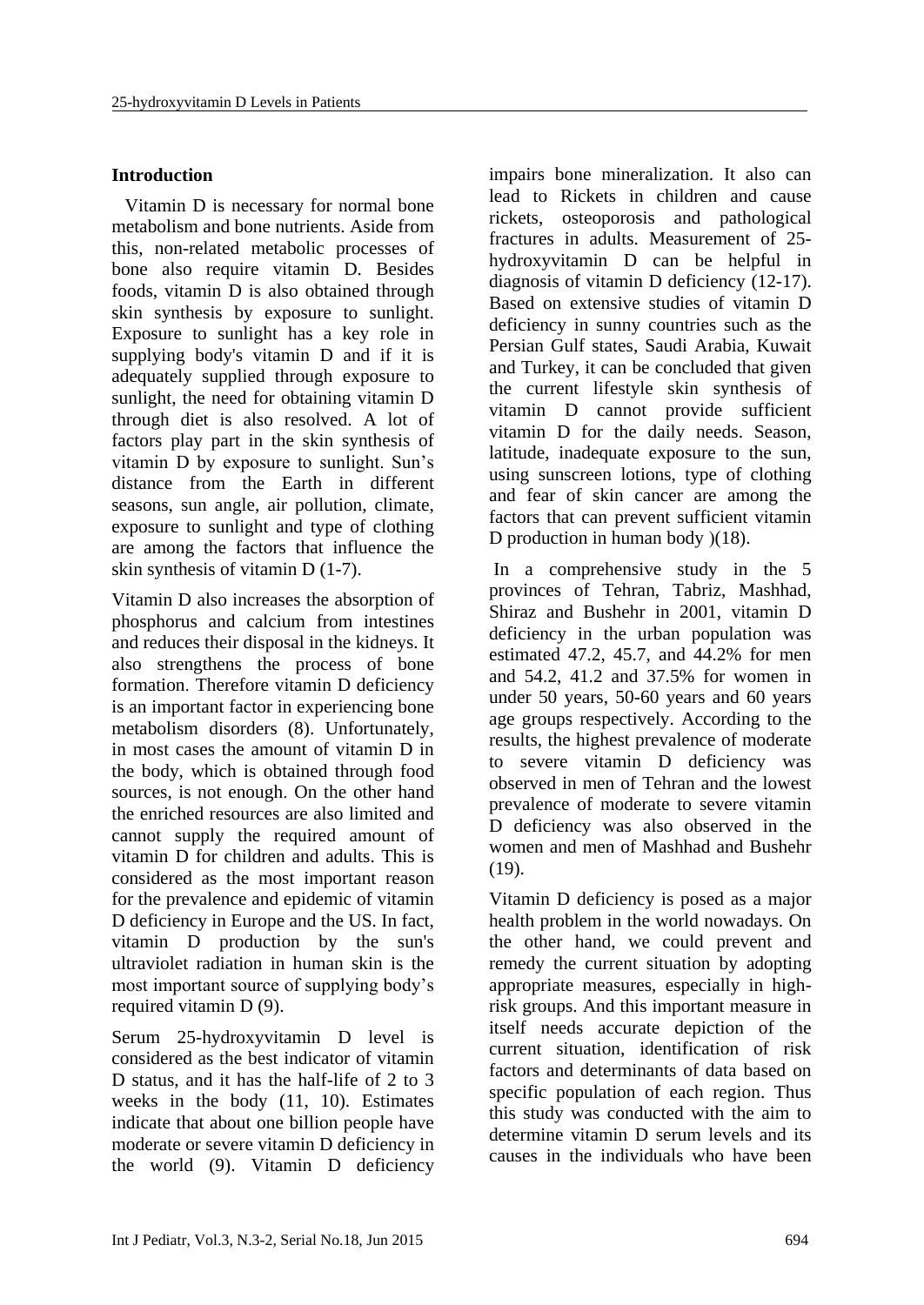referred to clinical laboratories in the city of Mashhad-Iran.

### **Materials and Methods**

 A retrospective cross-sectional study based on an objective was conducted on 1,110 patients who were selected randomly. These patients have been referred to Center of Education Culture and Research laboratories (2 laboratories) and 8 specialized laboratories for vitamin D test in the city of Mashhad, Northeast of Iran. And then the sample population filled out the demographic variables questionnaires and checklists that included lipid profile and vitamin D tests. It is worth mentioning that these laboratories were located in various parts of the city of Mashhad, and in Mashhad's 10 Municipal areas. In short they were generally scattered in different geographical regions of the city of Mashhad.

In this study information were extracted generally and recording name and last name of subjects was not required. Also the necessary coordination was done with Healthcare Department of Mashhad University of Medical Sciences and the head of "Center of Education Culture and Research" for data collection.

In this study, serum levels of vitamin D were divided into four groups:

1. Less than 20 ng/ml vitamin D level: as Vitamin D deficiency;

2. Between 20-30 ng/ml vitamin D level: as insufficient amount of vitamin D;

3. Between 30 to 100 ng/ml vitamin D level: as sufficient amount of vitamin D; 4. More than 100 ng/ml vitamin D level: as

toxic amount of vitamin D.

All of the collected data were entered into SPSS 13 software and then were analyzed using descriptive and analytical tests. And the significant <0.05 was considered statistically significant.

### **Results**

In total 1,110 patients who have been refered to clinical laboratories in Mashhad were studied. 262 of patiens (23.6%) were male and 848 of them (76.4%) were female. Also 45.5% of the subjects under study were in the 40-59 years age group and less than 20 years age group was the smallest age groups in our classification. Table.1 shows the distribution of age groups in this study. The prevalence of vitamin D deficiency in the patients under study was 68.8% (764 patients). According to the findings, of 1,110 patients 68.8% had vitamin D deficiency, 14.6% had low levels of vitamin D, and 0.5% had toxic levels of vitamin D. And 16.1% of subjects also had sufficient vitamin D levels (Figure.1).

**Table 1**: Distribution of age groups of patients

| <b>Statistics</b><br>Age groups | Frequency | Percent |
|---------------------------------|-----------|---------|
| $<$ 20 years old                | 66        | 5.9     |
| 20-39 years old                 | 320       | 28.8    |
| 40-59 years old                 | 505       | 45.5    |
| $60$ years old                  | 219       | 19.7    |
| Total                           | 1110      | 100     |



**Fig.1**: The levels of vitamin D in patients, according percent

The findings also showed that vitamin D deficiency in men was 81.3%, and vitamin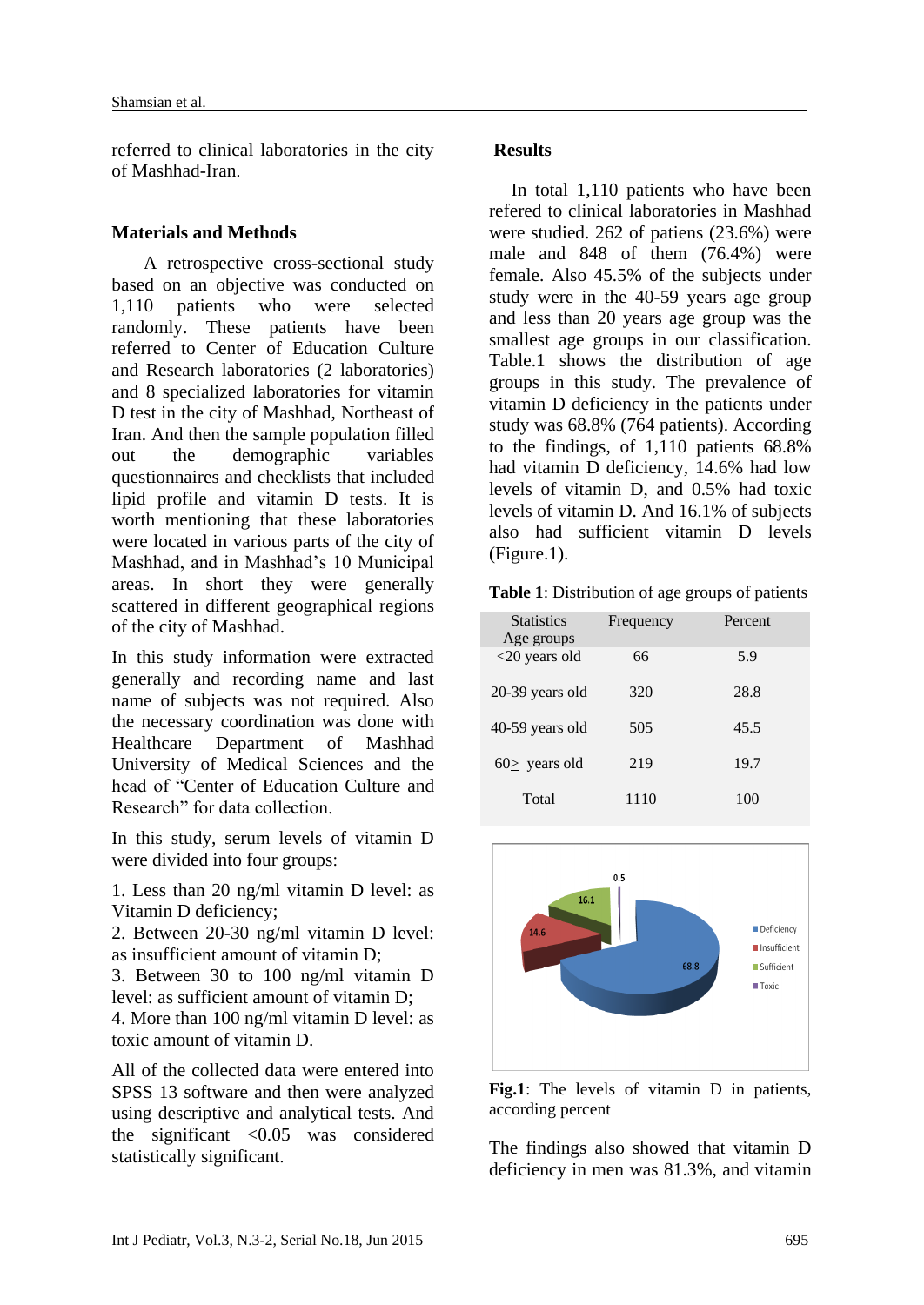D deficiency in women was 65%. In addition, 0.4% of men and 0.5% of women had toxic levels of vitamin D in their body. Table.2 and Figure.2 show the distribution of vitamin D levels in the subjects under study. The Results also showed that the average of vitamin D was 13.384+13.333 with median of 9.550 in men and 18.475+19.009 with a median of 11.850 in women.

The T-test showed a significant correlation between gender and the serum level of vitamin D in the subjects under study  $(P =$ 0.000).

**Table 2**: Distribution of vitamin D levels in patients (ng/ml)

| <b>Statistics</b> | Men               | Females           |  |
|-------------------|-------------------|-------------------|--|
| Vitamin D         | Frequency $(\% )$ | Frequency $(\% )$ |  |
| $<$ 20 years      | 213 (81.3)        | 551 (65)          |  |
| $20-39$ years     | 30(11.5)          | 132 (15.6)        |  |
| 40-59 years       | 18(6.9)           | 161 (19)          |  |
| $60$ years        | 1(0.4)            | 4(0.5)            |  |
| Total             | 262 (100)         | 848 (100)         |  |



**Fig.2**: Percentage of vitamin D in patients by gender

Results also showed that the age range of subjects under study was 2 to 90 years for males, and 4 to 85 years for females. Tables 3 and 4, showed the vitamin D levels separately for different age groups and genders. Due to the fact that biochemical indicators in the subjects under study were not normally distributed, Spearman nonparametric test was used to evaluate the correlation between age and vitamin D in this study. And the results showed a significant positive correlation between these two variables in the age group of 40-59 years (Table.3).

**Table 3**: Distribution of vitamin D levels in patients according to age

| <b>Statistics</b> |              | Frequency (percent) | Spearman coefficient | P-value  |
|-------------------|--------------|---------------------|----------------------|----------|
| Variables         |              |                     |                      |          |
| $1-19$ years      | Deficiency   | 60(90.9)            | $-0.181$             | 0.145    |
|                   | Insufficient | 5(7.6)              |                      |          |
|                   | Sufficient   |                     |                      |          |
|                   | Toxic        | 1(1.5)              |                      |          |
|                   | Total        | 60(100)             |                      |          |
| $20-39$ years     | Deficiency   | 279                 | 0.08                 | 0.153    |
|                   | Insufficient | 26                  |                      |          |
|                   | Sufficient   | 15                  |                      |          |
|                   | Toxic        |                     |                      |          |
|                   | Total        | 320                 |                      |          |
| 40-59 years       | Deficiency   | 324                 | 0.187                | $0.000*$ |
|                   | Insufficient | 80                  |                      |          |
|                   | Sufficient   | 100                 |                      |          |
|                   | Toxic        | $\pm$               |                      |          |
|                   | Total        | 505                 |                      |          |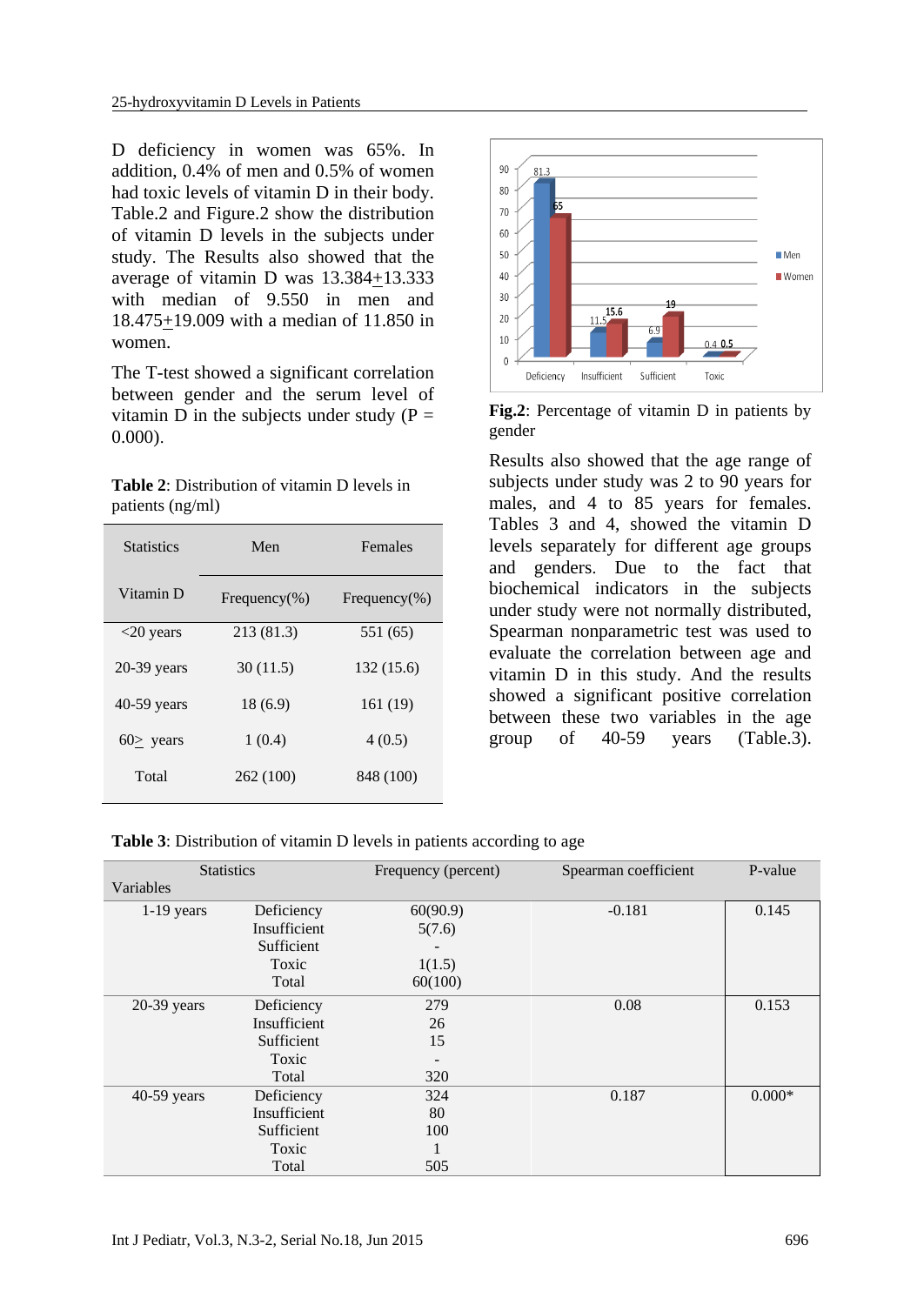| $>60$ years                                                   | Deficiency        | 101    | $-0.023$        |                | 0.738 |  |
|---------------------------------------------------------------|-------------------|--------|-----------------|----------------|-------|--|
|                                                               | Insufficient      | 51     |                 |                |       |  |
|                                                               | Sufficient        | 64     |                 |                |       |  |
|                                                               | Toxic             | 3      |                 |                |       |  |
|                                                               | Total             | 219    |                 |                |       |  |
| <b>Table 4:</b> Mean $\pm$ SD of vitamin D in patients by age |                   |        |                 |                |       |  |
|                                                               | <b>Statistics</b> | Number | $Mean + SD$     | Min            | Max   |  |
|                                                               |                   |        |                 |                |       |  |
| Variables                                                     |                   |        |                 |                |       |  |
|                                                               | $1-19$ years      | 29     | 15.645 (26.754) | 4              | 150   |  |
|                                                               | $20-39$ years     | 73     | 8.295 (3.907)   | 4              | 21.8  |  |
| Men                                                           | $40-59$ years     | 91     | 13.113 (11.086) | 4              | 73.8  |  |
|                                                               | $>60$ years       | 69     | 18.174 (12.464) | $\overline{4}$ | 65.5  |  |
|                                                               | Total             | 262    | 13.384 (13.333) | 4              | 150   |  |
|                                                               |                   |        |                 |                |       |  |
|                                                               | $1-19$ years      | 37     | 8.384 (5.719)   | 4              | 28.6  |  |
|                                                               | $20-39$ years     | 247    | 10.649 (9.500)  | 4              | 44.9  |  |
| Women                                                         | $40-59$ years     | 414    | 19.719 (17.911) | 4              | 101   |  |
|                                                               | $>60$ years       | 150    | 30.420 (27.079) | 4              | 215   |  |
|                                                               | Total             | 847    | 18.475 (19.009) | 4              | 215   |  |
|                                                               |                   |        |                 |                |       |  |
|                                                               |                   |        |                 |                |       |  |

Shamsian et al.

ANOVA test also showed that the levels of vitamin D in subjects under study is dependent on their age  $(P = 0.000)$ (Figure.3). And Tukey's range test showed

that the correlation between vitamin D levels and age group of people in the over twenty years groups had been significant  $(P<0.05)$ .



**Fig. 3:** Correlation of vitamin D in patients with age

### **Discussion**

 In recent studies, vitamin D has been reported as a necessary factor for bone formation, prevention of osteoporosis and external skeletal applications such as regulating the immune system, preventing cancer and hypertension. Therefore the study of distribution and determinants of vitamin D deficiency in all populations,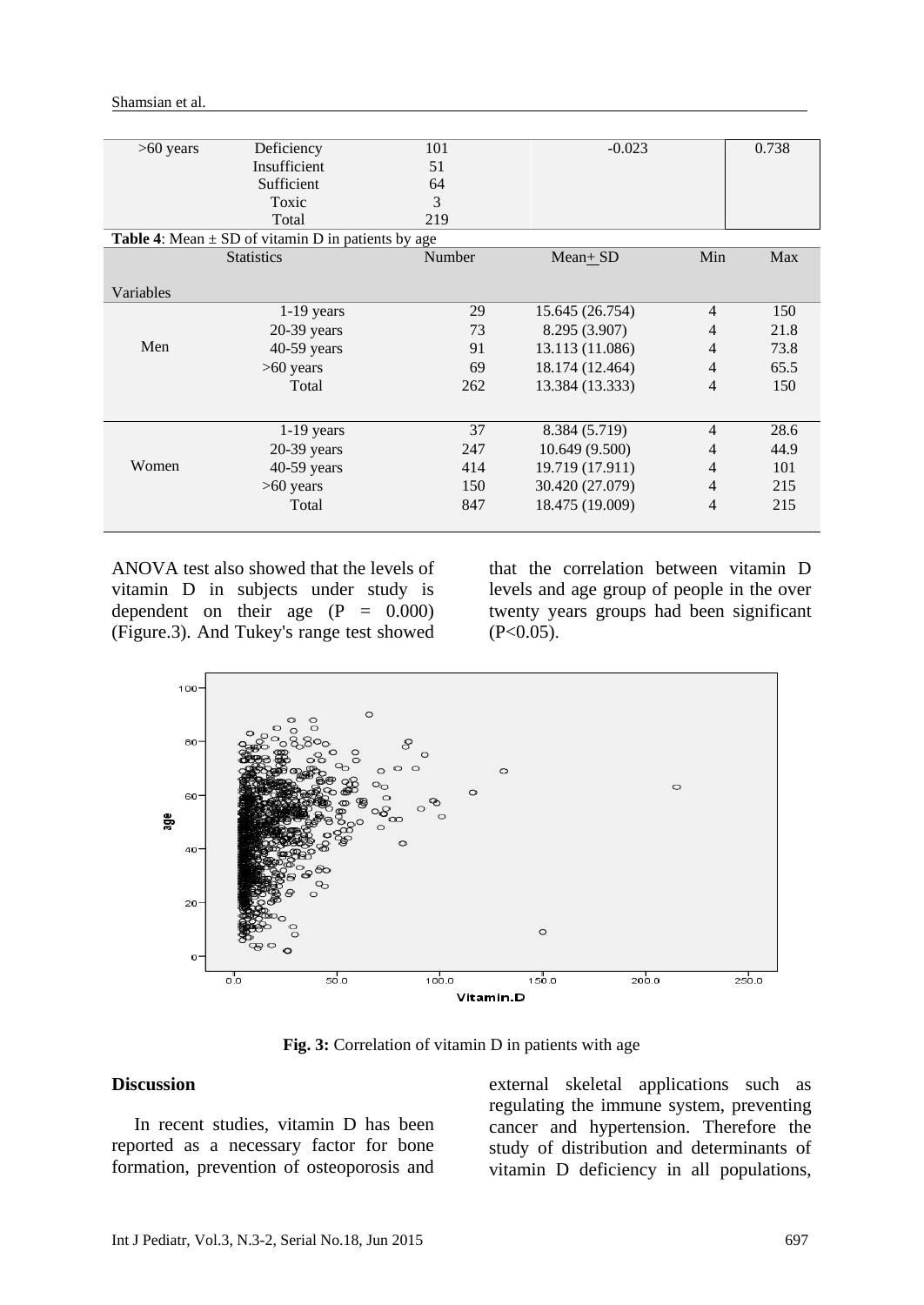especially in developing countries is essential. The results show that the prevalence of vitamin D deficiency is higher in the Middle East in comparison to Europe and America. It seems that clothing habits, especially among women, was an important factor in the prevalence of vitamin D deficiency in the Middle East and Islamic countries. Accordingly the prevalence of vitamin D deficiency in countries such as Saudi Arabia, UAE, Jordan, Turkey and Lebanon is higher than other countries. Because in these countries women's clothing covers most of the body parts that are usually exposed to sunlight in other countries (9, 10, 18).

The results of this study indicate a high prevalence of vitamin D deficiency in the subjects under study, which is consistent with the study of Saeedi Nia and Shakiba (9, 18). Since the prevalence of vitamin D deficiency is higher in men than in women, the results of this study does not confirm that the type of clothing affects vitamin D deficiency, therefore vitamin D deficiency in both genders can be attributed to individual lifestyles. In the meta-analysis that was conducted in 2008 in Tehran, Shiraz, Tabriz, Mashhad and Bushehr; high prevalence of vitamin D deficiency have been reported on the beachside and lower longitudes. In these studies, this deficiency was attributed as part due to lack of exposure to sunlight despite sufficient radiation in these areas (due to the lifestyle of people), increased pigmentation of the skin and absorption of less vitamin D and calcium (20).

The results of various studies on diverse age groups showed different results of vitamin D deficiency, especially in older people (21, 22).

# **Conclusion**

The prevalence of vitamin D deficiency is high in the city of Mashhad. Also it should be noted that vitamin D deficiency is higher in men than in women in this city. It seems that vitamin D deficiency is a common public health problem in Mashhad and requires substantial planning, especially for food enrichment with vitamin D and awareness of people about this vitamin and how it is absorbed.

# **Conflict of interest:** None.

### **Acknowledgment**

This article is part of the results of the thesis, Mr. Habibolah Taghizade Moghaddam. We sincerely thank of the efforts of Ms. Sanaz Ahmadi, head of the laboratory of molecular SID Mashhad.

### **References**

- 1. [Brown AJ,](http://www.ncbi.nlm.nih.gov/pubmed/?term=Brown%20AJ%5BAuthor%5D&cauthor=true&cauthor_uid=10444570) [Dusso A,](http://www.ncbi.nlm.nih.gov/pubmed/?term=Dusso%20A%5BAuthor%5D&cauthor=true&cauthor_uid=10444570) [Slatopolsky E.](http://www.ncbi.nlm.nih.gov/pubmed/?term=Slatopolsky%20E%5BAuthor%5D&cauthor=true&cauthor_uid=10444570) Vitamin D. [Am J Physiol](http://www.ncbi.nlm.nih.gov/pubmed/10444570) 1999; 277(2 Pt 2):F157-75.
- 2. [Rao LS,](http://www.ncbi.nlm.nih.gov/pubmed/?term=Rao%20LS%5BAuthor%5D&cauthor=true&cauthor_uid=11234914) [Ray R,](http://www.ncbi.nlm.nih.gov/pubmed/?term=Ray%20R%5BAuthor%5D&cauthor=true&cauthor_uid=11234914) [Holick MF,](http://www.ncbi.nlm.nih.gov/pubmed/?term=Holick%20MF%5BAuthor%5D&cauthor=true&cauthor_uid=11234914) [Horst RL,](http://www.ncbi.nlm.nih.gov/pubmed/?term=Horst%20RL%5BAuthor%5D&cauthor=true&cauthor_uid=11234914) [Uskokovic MR,](http://www.ncbi.nlm.nih.gov/pubmed/?term=Uskokovic%20MR%5BAuthor%5D&cauthor=true&cauthor_uid=11234914) [Reddy GS.](http://www.ncbi.nlm.nih.gov/pubmed/?term=Reddy%20GS%5BAuthor%5D&cauthor=true&cauthor_uid=11234914) Metabolism of [3alpha-3H] 25-hydroxyvitamin D2 in kidneys isolated from normal and vitamin D2-intoxicated rats. [J Nutr Sci](http://www.ncbi.nlm.nih.gov/pubmed/11234914)  [Vitaminol \(Tokyo\)](http://www.ncbi.nlm.nih.gov/pubmed/11234914) 2000;46(5):222-9.
- 3. [Biancuzzo RM,](http://www.ncbi.nlm.nih.gov/pubmed/?term=Biancuzzo%20RM%5BAuthor%5D&cauthor=true&cauthor_uid=20427729) [Young A,](http://www.ncbi.nlm.nih.gov/pubmed/?term=Young%20A%5BAuthor%5D&cauthor=true&cauthor_uid=20427729) [Bibuld D,](http://www.ncbi.nlm.nih.gov/pubmed/?term=Bibuld%20D%5BAuthor%5D&cauthor=true&cauthor_uid=20427729) [Cai MH,](http://www.ncbi.nlm.nih.gov/pubmed/?term=Cai%20MH%5BAuthor%5D&cauthor=true&cauthor_uid=20427729) [Winter MR,](http://www.ncbi.nlm.nih.gov/pubmed/?term=Winter%20MR%5BAuthor%5D&cauthor=true&cauthor_uid=20427729) [Klein EK,](http://www.ncbi.nlm.nih.gov/pubmed/?term=Klein%20EK%5BAuthor%5D&cauthor=true&cauthor_uid=20427729) et al. Fortification of orange juice with vitamin  $D(2)$  or vitamin  $D(3)$  is as effective as an oral supplement in maintaining vitamin D status in adults. [Am J Clin Nutr](http://www.ncbi.nlm.nih.gov/pubmed/20427729) 2010; 91(6):1621-6.
- 4. [MacLaughlin JA,](http://www.ncbi.nlm.nih.gov/pubmed/?term=MacLaughlin%20JA%5BAuthor%5D&cauthor=true&cauthor_uid=6281884) [Anderson RR,](http://www.ncbi.nlm.nih.gov/pubmed/?term=Anderson%20RR%5BAuthor%5D&cauthor=true&cauthor_uid=6281884) [Holick](http://www.ncbi.nlm.nih.gov/pubmed/?term=Holick%20MF%5BAuthor%5D&cauthor=true&cauthor_uid=6281884)  [MF.](http://www.ncbi.nlm.nih.gov/pubmed/?term=Holick%20MF%5BAuthor%5D&cauthor=true&cauthor_uid=6281884) Spectral character of sunlight modulates photosynthesis of previtamin D3 and its photoisomers in human skin. [Science1](http://www.ncbi.nlm.nih.gov/pubmed/?term=MacLaughlin+JA.+Spectral+character)982;216(4549):1001-3.
- 5. [Lagunova Z,](http://www.ncbi.nlm.nih.gov/pubmed/?term=Lagunova%20Z%5BAuthor%5D&cauthor=true&cauthor_uid=23551243) [Porojnicu AC,](http://www.ncbi.nlm.nih.gov/pubmed/?term=Porojnicu%20AC%5BAuthor%5D&cauthor=true&cauthor_uid=23551243) [Aksnes L,](http://www.ncbi.nlm.nih.gov/pubmed/?term=Aksnes%20L%5BAuthor%5D&cauthor=true&cauthor_uid=23551243) [Holick MF,](http://www.ncbi.nlm.nih.gov/pubmed/?term=Holick%20MF%5BAuthor%5D&cauthor=true&cauthor_uid=23551243) [Iani V,](http://www.ncbi.nlm.nih.gov/pubmed/?term=Iani%20V%5BAuthor%5D&cauthor=true&cauthor_uid=23551243) [Bruland OS,](http://www.ncbi.nlm.nih.gov/pubmed/?term=Bruland%20OS%5BAuthor%5D&cauthor=true&cauthor_uid=23551243) [et](http://www.ncbi.nlm.nih.gov/pubmed/?term=Moan%20J%5BAuthor%5D&cauthor=true&cauthor_uid=23551243) al. Effect of vitamin D supplementation and ultraviolet B exposure on serum 25 hydroxyvitamin D concentrations in healthy volunteers: a randomized,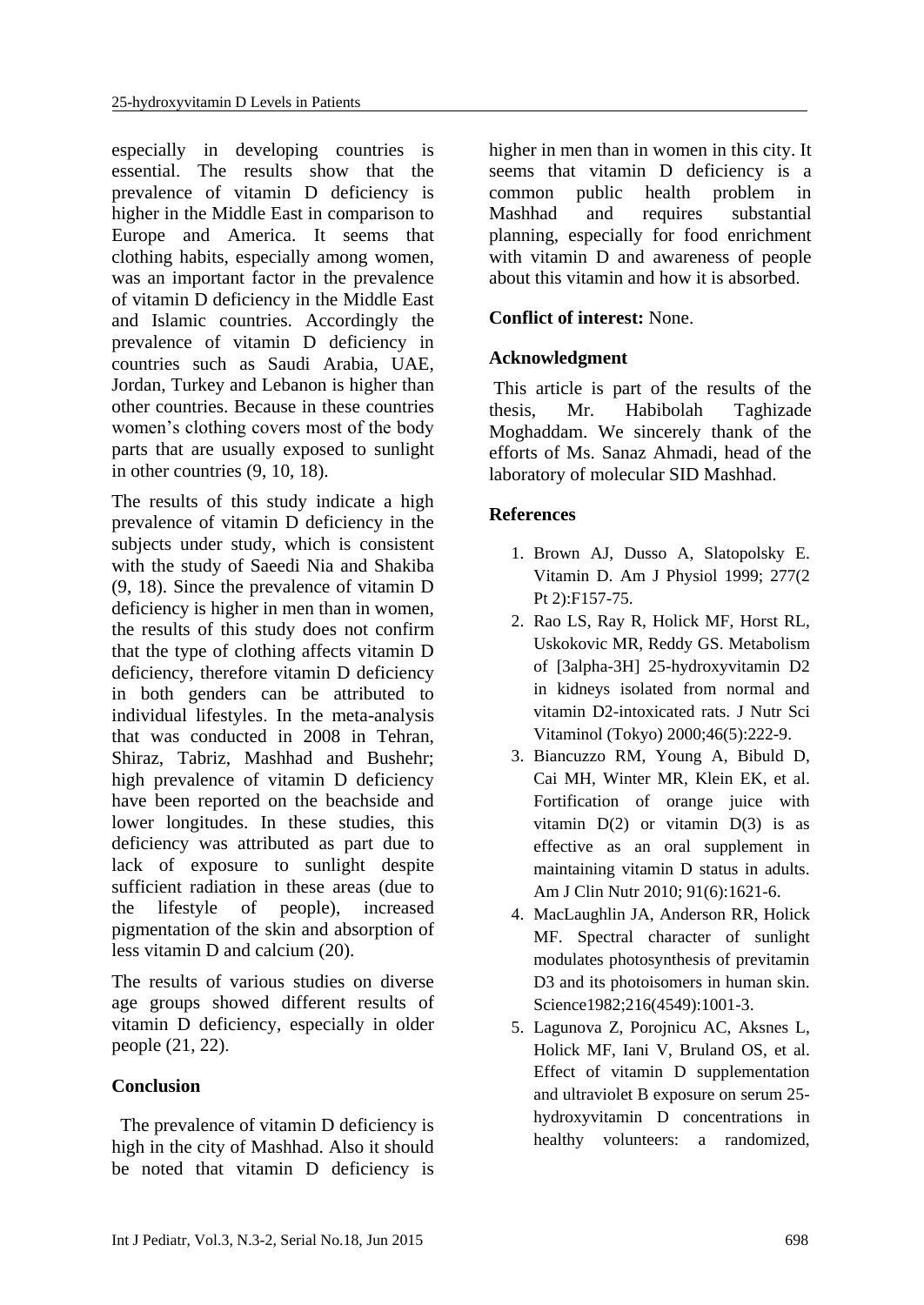crossover clinical trial. [Br J Dermatol](http://www.ncbi.nlm.nih.gov/pubmed/23551243) 2013;169(2):434-40.

- 6. [Tangpricha V,](http://www.ncbi.nlm.nih.gov/pubmed/?term=Tangpricha%20V%5BAuthor%5D&cauthor=true&cauthor_uid=12791627) [Koutkia P,](http://www.ncbi.nlm.nih.gov/pubmed/?term=Koutkia%20P%5BAuthor%5D&cauthor=true&cauthor_uid=12791627) [Rieke SM,](http://www.ncbi.nlm.nih.gov/pubmed/?term=Rieke%20SM%5BAuthor%5D&cauthor=true&cauthor_uid=12791627) [Chen TC,](http://www.ncbi.nlm.nih.gov/pubmed/?term=Chen%20TC%5BAuthor%5D&cauthor=true&cauthor_uid=12791627) [Perez AA,](http://www.ncbi.nlm.nih.gov/pubmed/?term=Perez%20AA%5BAuthor%5D&cauthor=true&cauthor_uid=12791627) [Holick MF.](http://www.ncbi.nlm.nih.gov/pubmed/?term=Holick%20MF%5BAuthor%5D&cauthor=true&cauthor_uid=12791627) Fortification of orange juice with vitamin D: a novel approach for enhancing vitamin D nutritional health. [See comment in PubMed Commons](http://www.ncbi.nlm.nih.gov/pubmed/12791627#comments)  [below](http://www.ncbi.nlm.nih.gov/pubmed/12791627#comments) [Am J Clin Nutr](http://www.ncbi.nlm.nih.gov/pubmed/12791627) 2003;77(6):1478- 83.
- 7. [Holick MF.](http://www.ncbi.nlm.nih.gov/pubmed/?term=Holick%20MF%5BAuthor%5D&cauthor=true&cauthor_uid=8642450) Vitamin D and bone health. [J Nutr](http://www.ncbi.nlm.nih.gov/pubmed/8642450) 1996:126(4) Suppl):1159S-64S.
- 8. Holick MF, Vitamin D: importance in the prevention of cancers, type 1 diabetes, heart disease, and osteoporosis. Am J Clin Nutr 2004; 79(3): 362-71.
- 9. Saeidinia A, Larijani B, Jalalinia Sh, Farzadfar F, Keshtkar AA, Rezaei E, et al. Iranian Journal of Diabetes and Metabolism 2014;12(6):574-84.
- 10. Sullivan SS, Rosen CJ, Halteman WA, Chen TC, Holick MF. Adolescent girls in Maine are at risk for vitamin D insufficiency. J Am Diet Assoc 2005; 105(6): 971-4.
- 11. DeLuca HF. Overview of general physiologic features and functions of vitamin D. Am J Clin Nutr 2004; 80(6 Suppl): 1689S-96S.
- 12. Schmidt-Gayk H, Bouillon R, Roth HJ. Measurement of vitamin D and its metabolites(calcidiol and calcitriol) and their clinical significance. Scand J Clin Invest 1997; 57 (Supp 227): 35- 45.
- 13. Lips P. Vitamin D status and nutrition in Europe and Asia. J Steroid Biochem Mol Biol 2007;3(3-5): 620-5.
- 14. Das G, Crocombe S, McGrath M, Berry JL, Mughal MZ. Hypovitaminosis D among healthy adolescent girls attending an inner city school. Arch Dis Child 2006; 91(7): 569-72.
- 15. Michael F, Holick M. Vitamin D deficiency. N Engl J Med 2007; 357(21):266-81.
- 16. Lindsay R, Meunier PJ. Osteoporosis: Review of the evidence for prevention, diagnosis and treatment and costeffectiveness analysis. Osteoporosis International 1998; 8: (Suppl. 4): 3-10.
- 17. Saeidi M, Vakili R, Khakshour A, Taghizade Moghaddam H, Zarif B, Nateghi S, et al. Iron and Multivitamin Supplements in Children and its Association with Growth rate. Int J Pediatr 2013; 1(1): 13-17.
- 18. Shakiba M, Rafiei P. Prevalence of Vitamin D Deficiency Among Medical Staff in Shahid Sadoughi Hospital in Yazd, Iran. The journal of Toloo-ebehdasht 2009; 7(3): 22-30.
- 19. Heshmat R, Mohammad K, Majdzadeh SR, Forouzanfar MH, Bahrami A, Ranjbar GH, et al. Vitamin D Deficiency in Iran:A Multi-center Study among Different Urban Areas. Iranian J Publ Health 2008;37(sup):72-8.
- 20. Moradzadeh K, Larijani MB, Keshtkar AA, Hosein-nejad A, Rajabian R, Nabipour E, et al. Normal levels of vitamin D and vitamin D deficiency in Iran. Scientific Journal of Kurdistan University of Medical Sciences 2005;10(38):33-43.
- 21. [Chapuy MC,](http://www.ncbi.nlm.nih.gov/pubmed/?term=Chapuy%20MC%5BAuthor%5D&cauthor=true&cauthor_uid=9425501) [Preziosi P,](http://www.ncbi.nlm.nih.gov/pubmed/?term=Preziosi%20P%5BAuthor%5D&cauthor=true&cauthor_uid=9425501) [Maamer M,](http://www.ncbi.nlm.nih.gov/pubmed/?term=Maamer%20M%5BAuthor%5D&cauthor=true&cauthor_uid=9425501) [Arnaud S,](http://www.ncbi.nlm.nih.gov/pubmed/?term=Arnaud%20S%5BAuthor%5D&cauthor=true&cauthor_uid=9425501) [Galan P,](http://www.ncbi.nlm.nih.gov/pubmed/?term=Galan%20P%5BAuthor%5D&cauthor=true&cauthor_uid=9425501) [Hercberg S,](http://www.ncbi.nlm.nih.gov/pubmed/?term=Hercberg%20S%5BAuthor%5D&cauthor=true&cauthor_uid=9425501) [et](http://www.ncbi.nlm.nih.gov/pubmed/?term=Meunier%20PJ%5BAuthor%5D&cauthor=true&cauthor_uid=9425501) al. Prevalence of vitamin D insufficiency in an adult normal population. [Osteoporos Int.](http://www.ncbi.nlm.nih.gov/pubmed/9425501) 1997; 7(5):439-43.
- 22. [Burnand B,](http://www.ncbi.nlm.nih.gov/pubmed/?term=Burnand%20B%5BAuthor%5D&cauthor=true&cauthor_uid=1503066) [Sloutskis D,](http://www.ncbi.nlm.nih.gov/pubmed/?term=Sloutskis%20D%5BAuthor%5D&cauthor=true&cauthor_uid=1503066) [Gianoli F,](http://www.ncbi.nlm.nih.gov/pubmed/?term=Gianoli%20F%5BAuthor%5D&cauthor=true&cauthor_uid=1503066) [Cornuz J,](http://www.ncbi.nlm.nih.gov/pubmed/?term=Cornuz%20J%5BAuthor%5D&cauthor=true&cauthor_uid=1503066) [Rickenbach M,](http://www.ncbi.nlm.nih.gov/pubmed/?term=Rickenbach%20M%5BAuthor%5D&cauthor=true&cauthor_uid=1503066) [Paccaud F,](http://www.ncbi.nlm.nih.gov/pubmed/?term=Paccaud%20F%5BAuthor%5D&cauthor=true&cauthor_uid=1503066) [et](http://www.ncbi.nlm.nih.gov/pubmed/?term=Burckhardt%20P%5BAuthor%5D&cauthor=true&cauthor_uid=1503066) al. Serum 25-hydroxyvitamin D: distribution and determinants in the